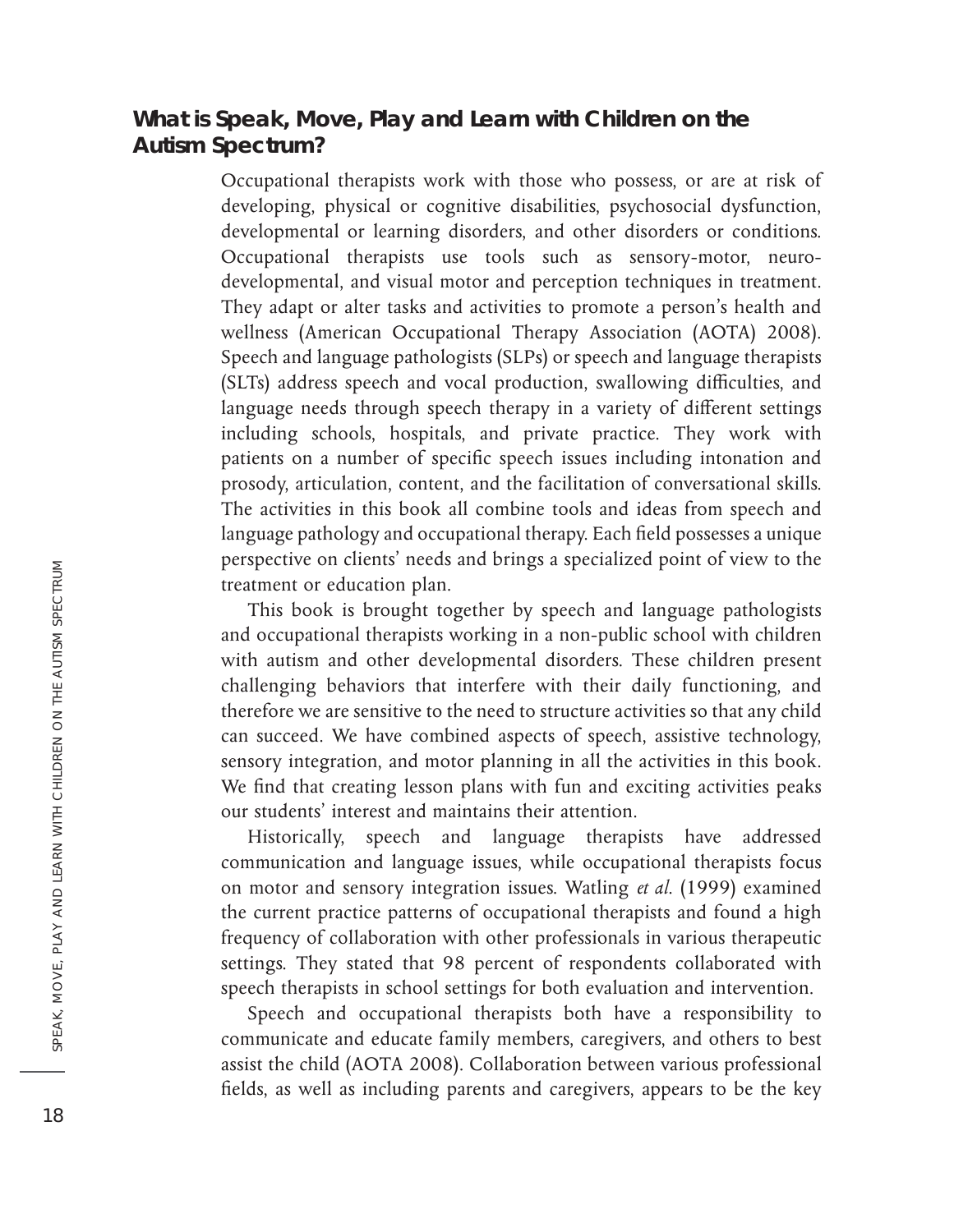in finding the most efficient means in helping kids with their struggles (Briesmeister and Schaefer 1998).

# **Why it works**

Kielhofner (1992, p.15) suggested that active engagement in a variety of occupations promotes and maintains physical, cognitive, and emotional health while, conversely, lack of engagement in occupations leads to deterioration and dysfunction. We believe the blend of speech, assistive technology, and occupational therapy in meaningful activity is a productive means of facilitating learning and development. Learning is achieved through experiencing situations and interacting or reacting in a multisensory environment. In order to generalize learned experience to various contexts or settings, one must attach personal meaning to it. Therefore, it is a school therapist's goal to create an environment in which children can engage in meaningful activities to create experiences from which they then learn. Moreover, these activities foster participation, teamwork, generalization and creativity, consequently improving quality of life and wellbeing. Therapists are skilled at altering or grading an activity to match the child's skill level so that he or she can feel a sense of achievement. As Winnie Dunn (1982, p.745) simply stated, "The therapeutic process attempts to provide a situation that contains enough challenge to allow patients an opportunity to adapt to their environment without the stress that increases dysfunction. This is what therapists refer to as the 'just-right' challenge. Locating this fine line is what I consider the art of therapy."

This book is the result of a collaborative effort to develop creative activities that are enjoyable to our students while meeting the *just-right* challenge. It is well documented that occupational therapists collaborate with other professionals to design and adapt activities that lead to accomplishment, mastery, and a sense of purpose and meaning in life (AOTA 2008). If nothing else, therapists are struggling to find ways to become more and more efficient with the always-increasing caseload. Each discipline must deal with increasing demands for personnel, the shortage of qualified teachers, increasing numbers of students, questions concerning healthcare, and how the services of each discipline may fit into the treatment plan for each student (Nord 1973).

The goal is to obtain skill sets that will allow children to be active participants in their day, through fun and challenging activities. This book offers activities that promote development by structuring opportunities for engagement in activities or occupations while facilitating language

19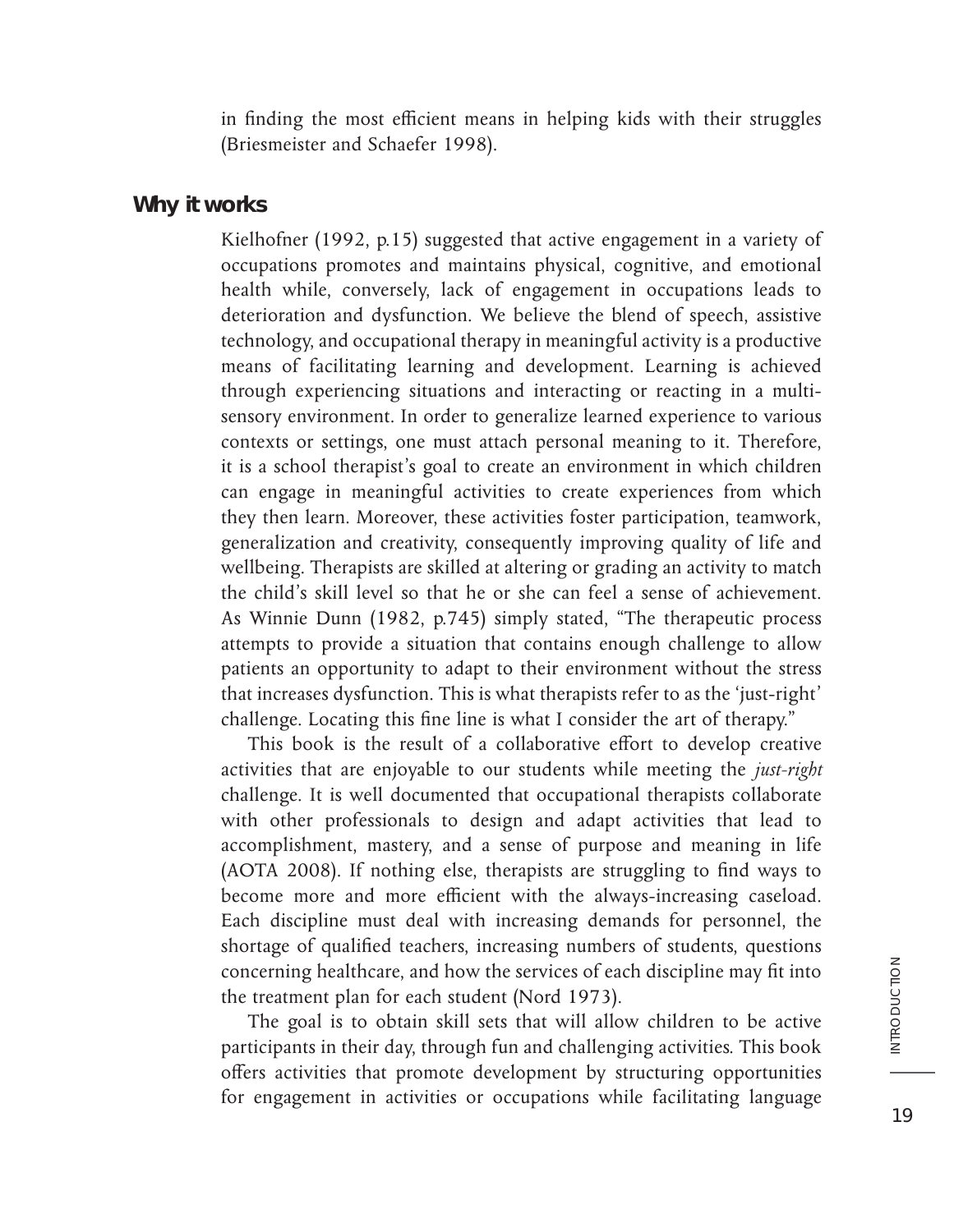and skilled motor production. "Occupation" is defined as an activity that occupies someone's attention. Therefore, this book offers a quick reference guide to functional activities that utilize speech, motor, and sensory aspects. The activities are presented with suggested variations that can be used to work with a range of low-level functioning individuals and higher-level individuals functioning with greater independence.

### **How it works**

Therapists' treatment plans focus on evaluating the child and providing interventions to develop, improve, sustain, or restore skills. In the school setting this is achieved by engaging the child in meaningful and purposeful activities. Children engage in play through games, manipulation of toys, interacting with peers, and craft and arts. In order to capture the child's attention and create a positive experience, we use play as the main modality for therapy. These activities can easily be incorporated into a classroom, home, daycare centre, or vocational training program. The use of activity groups facilitates an atmosphere of socialization and peer interaction. An activity group is an effective tool for self-regulation since it offers a realistic yet structured setting which can be graded and modified (Cermak, Stein and Abelson 1973).

Children with autism and other developmental disorders have significant delays in social skills. One study found that participants who engaged in an activity group developed better interpersonal skills than participants who engaged in a verbal group (Mumford 1974). The goal of this book is to find a balance in each activity to address a variety of functional needs. Each activity contains elements of motor skills and language skills combined with a sensory component.

This book is an attempt to empower teachers, therapists, and parents in structuring meaningful activities that children will appreciate. Collaboration in school-based occupational therapy has not been thoroughly studied; research, however, suggests that school-based practitioners are increasingly consulting with teaching staff in the school (Barnes, Schoenfeld and Pierson 1997; Bose and Hinojosa 2008; Case-Smith and Cable 1996). Bazyk *et al.* (2009) found that school therapists who spent twice as much time collaborating with teachers than in direct "pull out" services had students who made significant improvements in their fine motor skills. By applying a non-directive consultation model, therapists use their time educating teachers in how to apply occupational therapy intervention strategies in the classroom.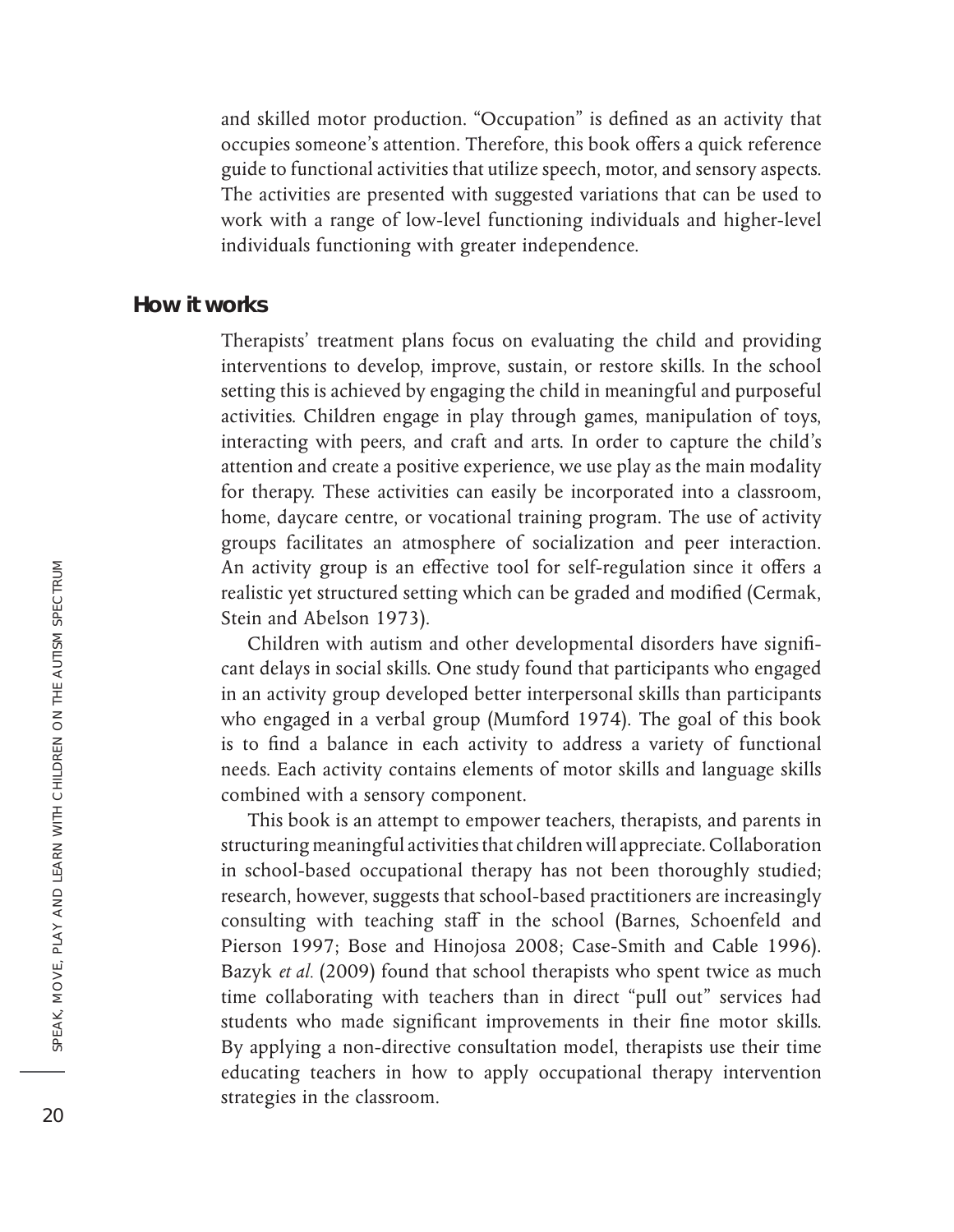*Speak, Move, Play and Learn with Children on the Autism Spectrum* is also about helping children to work toward skills that will lend themselves to gainful employment in the future. Work offers a sense of accomplishment and contribution to one's life that leads to improved self-image (Capo 2001). It also offers opportunities for socialization and community involvement. The skills promoted through these activities allow individuals to gain control over their internal and external environment through functional communication training. The use of assistive technology and sensory integrative techniques helps to promote self-regulation, which is the key to succeeding in employment. Individuals must be able to control their behaviors as well as communicate their wants and needs in the workplace.

#### **Who should do it?**

Anyone who engages in occupation and verbal or non-verbal communication can do this! The goal of this book is to provide teachers, therapists, and parents with a quick and easy reference for well-thought-out activities. As school therapists, we get many requests from parents seeking activities to do with their children at home, during long breaks or summer vacation. A major source of stress identified in families with children with autism was the amount of time the individual with autism required, "from the time the child rises until the time they go to sleep" (Degrace 2004, p.545). The activities presented in this book can be implemented during the natural progression of the day in any typical household. For example, these activities can be done during laundry, cooking, cleaning, grooming, and even leisure time. It is our opinion that allowing children to be part of the day's happenings helps them to develop a positive sense of self and a role in the family. We believe that by engaging children in these activities they can develop skills that may be useful in the family's daily living, thus decreasing the amount of time spent in direct care of these children. The activities outlined in this book help individuals develop independence in activities of daily living. They are also practical when seeking employment for an individual with special needs—for example, sorting, stocking, assembling, collating, and cleaning could be useful to a number of employers (Capo 2001).

Watling *et al*. (1999) found that occupational therapists worked more closely with other professionals when working with children with autism than when working with children with other disabilities. In the school setting, children with autism and other disorders have access to an assortment of intervention services, including early intervention, applied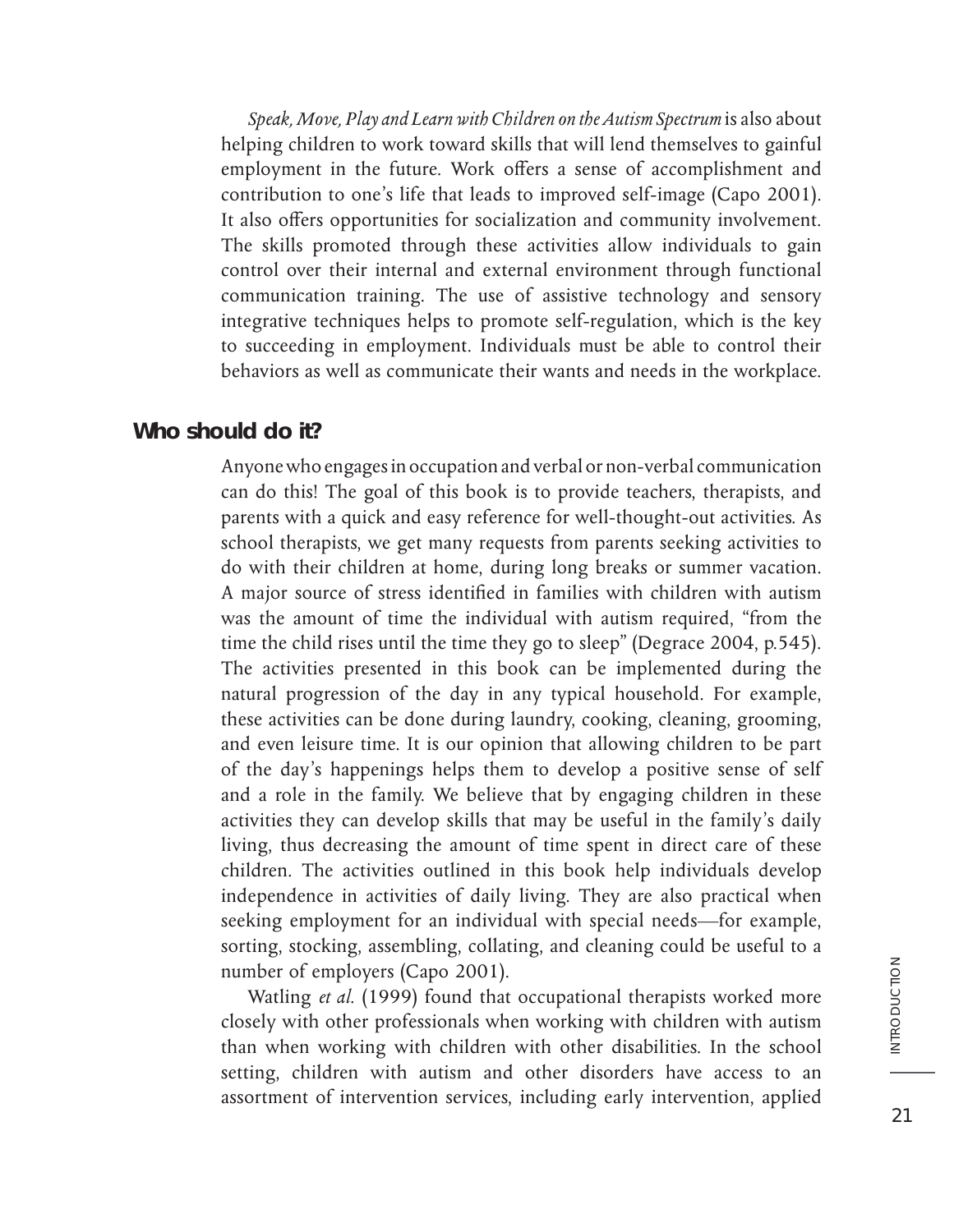# **Simply Sensory**

It is important to remember that the main occupation in childhood is play. The activities included in this chapter are geared to maximizing the child's interest by utilizing fun and exciting materials. Providing this motivating element encourages children to engage and participate in structured activities that allow opportunities for success.

You will find a range of novel items used in this chapter, such as shaving cream, noodles, dirt, various scents, and many others. If children appear hesitant to touch certain substances or materials, encourage them to smell the substances or describe how they look while continuing to encourage them to feel the substance. If they display a strong behavioral reaction, provide them with a utensil, such as a paintbrush, or protective clothing, such as gloves, to minimize their hesitation. Tactile reactions are typically strongest for those children who are defensive; therefore, it is crucial to engage them in a playful environment while allowing and respecting their choice to say "no." This will help build their trust in you so next time you challenge them they are more willing to engage.

The olfactory sense has a strong link to our emotional state and there are various scents that elicit different reactions. Some scents are calming. Calming scents can be used in times of behavioral breakdowns when the child is not responding to verbal instruction. Allowing the child to take a few deep breaths of a calming scent pillow may help pacify him or her enough to transition to a safer or quieter area. If you have children who are difficult to engage, switching between different scents may help. Explore various strategies to find one that works best for that particular student. However, a word to the wise: after working with these children for many years, we have come to learn that they are not always consistent in their wants and needs.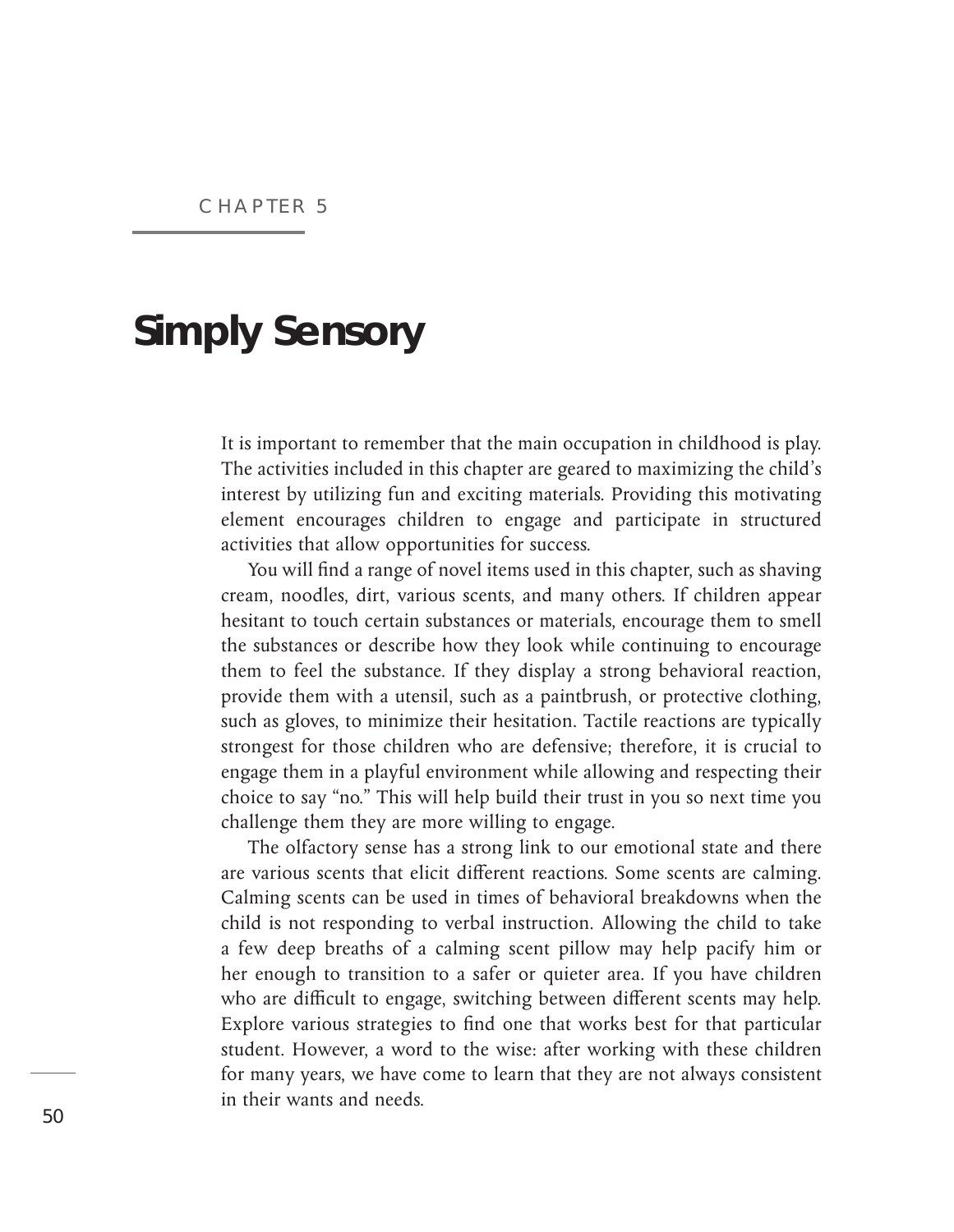It is important to encourage the children to complete as much of the activity as possible independently, providing just enough support for them to be successful in the task. For example, if a child struggles with scissors, provide self-opening scissors or an alternative adaptive scissor, instead of cutting for the child. Know your children and their capabilities. If they are too young or cognitively impaired to manipulate common classroom tools, focus on the assembly or steps of the activity.

When setting up the activity, strategically place materials and tools so that children will have to share and/or initiate conversations with each other. It is important to encourage them to look one another in the face and use names if possible. Encourage the children to maintain appropriate "personal space" within the group setting, and model asking a peer to share materials. Provide a visual demonstration of the expectations in the group setting, and explain how they should manage their body, eyes, and ears during the activities. In this chapter, emphasis is placed on the social interactions and communication between the students, and their ability to engage in a natural conversation. Encourage the children to comment on each other's work and ask questions about each other. Attempt to minimize visual distractions and clutter in their workspace. Pick a child who is exhibiting appropriate behavior to pass out materials or gather others' work.

Some behavioral and social difficulties may be a manifestation of an underlying sensory processing issue. It is therefore important to teach our children how to recognize their own body's needs, and also how to manage them in a socially appropriate way. For example, it would not be appropriate for a 25-year-old to carry a chewy toy all day to fulfil his oral motor needs; however, we can incorporate crunchy, hard foods into his daily routine. The same concept applies to providing children with tactile, vestibular, and proprioceptive input periodically throughout the day to help maintain an optimal level of arousal.

Try to take note of a child's behavioral responses and energy levels during and following a largely gross motor activity. Does she spend her time engaging in unstructured play, such as hand flapping, spinning, or twirling, during a structured activity? Does she exhibit behavior that could be characterized as "seeking movement?" Is it difficult for the child to transition? Is she able to maintain safe hands and body with her peers? Does she seem more calm or focused after recess or sports? Observing these types of behavioral trends will help you to learn how to encourage the child to engage in various activities that will help with self-regulation.

51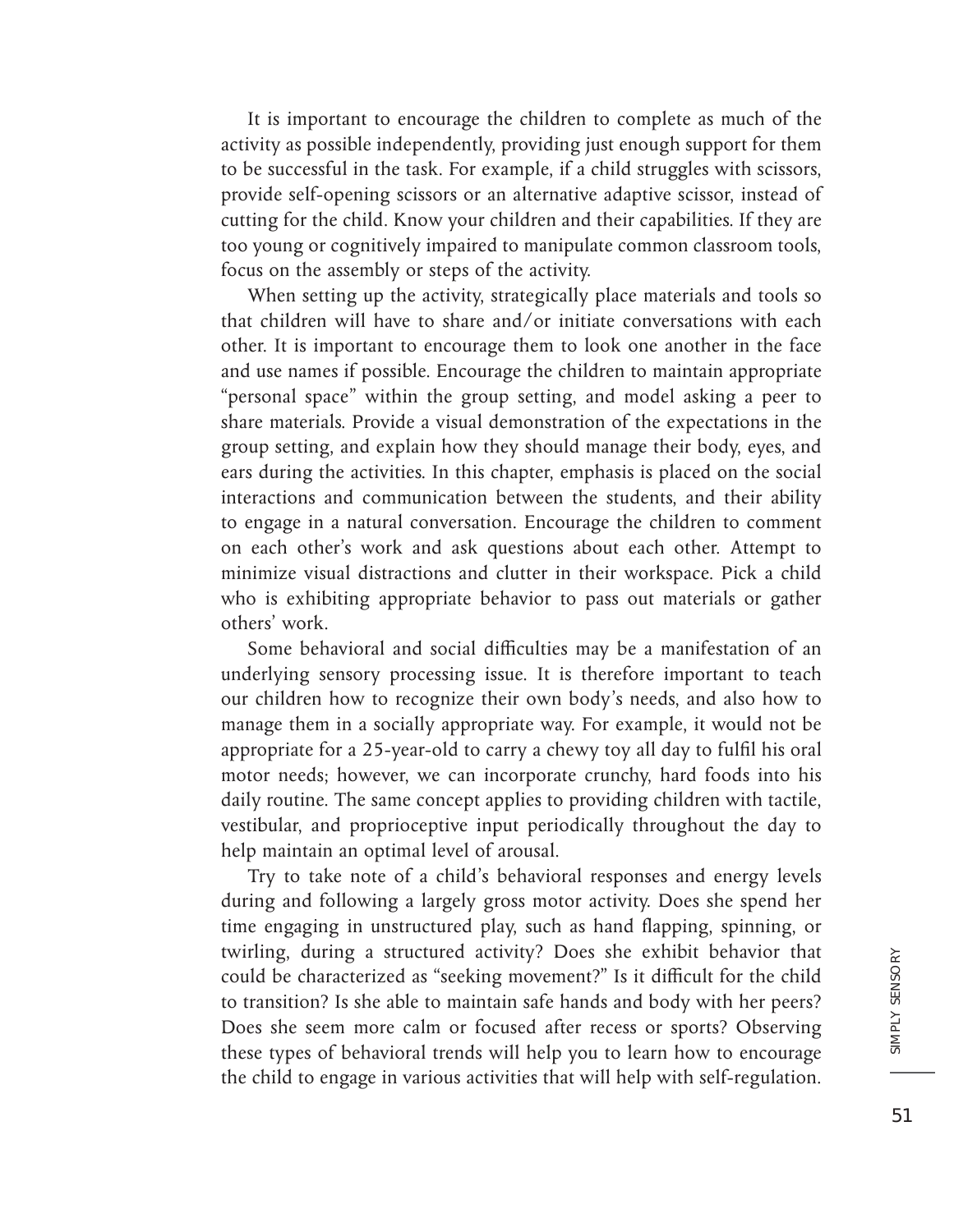## **Oral Motor Fun**

 $\checkmark$ 

**Purpose:** This activity will help students to organize oral motor sensation and coordination, and to strengthen blowing, chewing, sucking, and diadochinetic skills. Oral Motor Fun also supports labeling, verb+ing, fine motor, and group pragmatics. This activity works well individually and with groups.

**Materials:** You will need an assortment of blowing and sucking tools such as; horns, whistles, bubbles, balloons, straws, toy or real wind instruments, a cup and a large ziplock bag per student and instructor. Suckers, frozen juice pops, lollipops, gummies and/or licorice are great oral motor stimulators as well as motivators. Unbreakable mirrors provide excellent visual feedback and are a good addition to this activity if available.

**Description:** Prepare a zipper lock sandwich bag for each student with two or three blow toys, straws, suckers, and/or balloons. Have each student write their name on a bag. Have the students place mirrors in front of themselves before choosing a cup and filling it with water to about half full. Students should be sitting at a table so that they can see each other and themselves in the mirrors.

The instructor announces, "It's time for Oral Motor Fun." Students open and remove the items from their bags. The instructor picks up a whistle, demonstrates blowing, and encourages all students to follow along and blow their whistles. When students have practiced for a few minutes, the instructor says, "Five more blows and then in the bag. Ready, Blow 1, Blow 2, Blow 3, Blow 4, Blow 5, and now put all the whistles into the bag."

Provide the same routine for all items in the bag; allow a few minutes to practice structured blowing or sucking and then put the item back into the bag. Any edible items or liquids via a straw should be the last activities in Oral Motor Fun. Every week add one more item to the bag for more practice and a fun surprise.

When this activity is complete all the items will be put back into the bags. Students can zip close the bags and return both the bag and cup to a specified drawer or box.